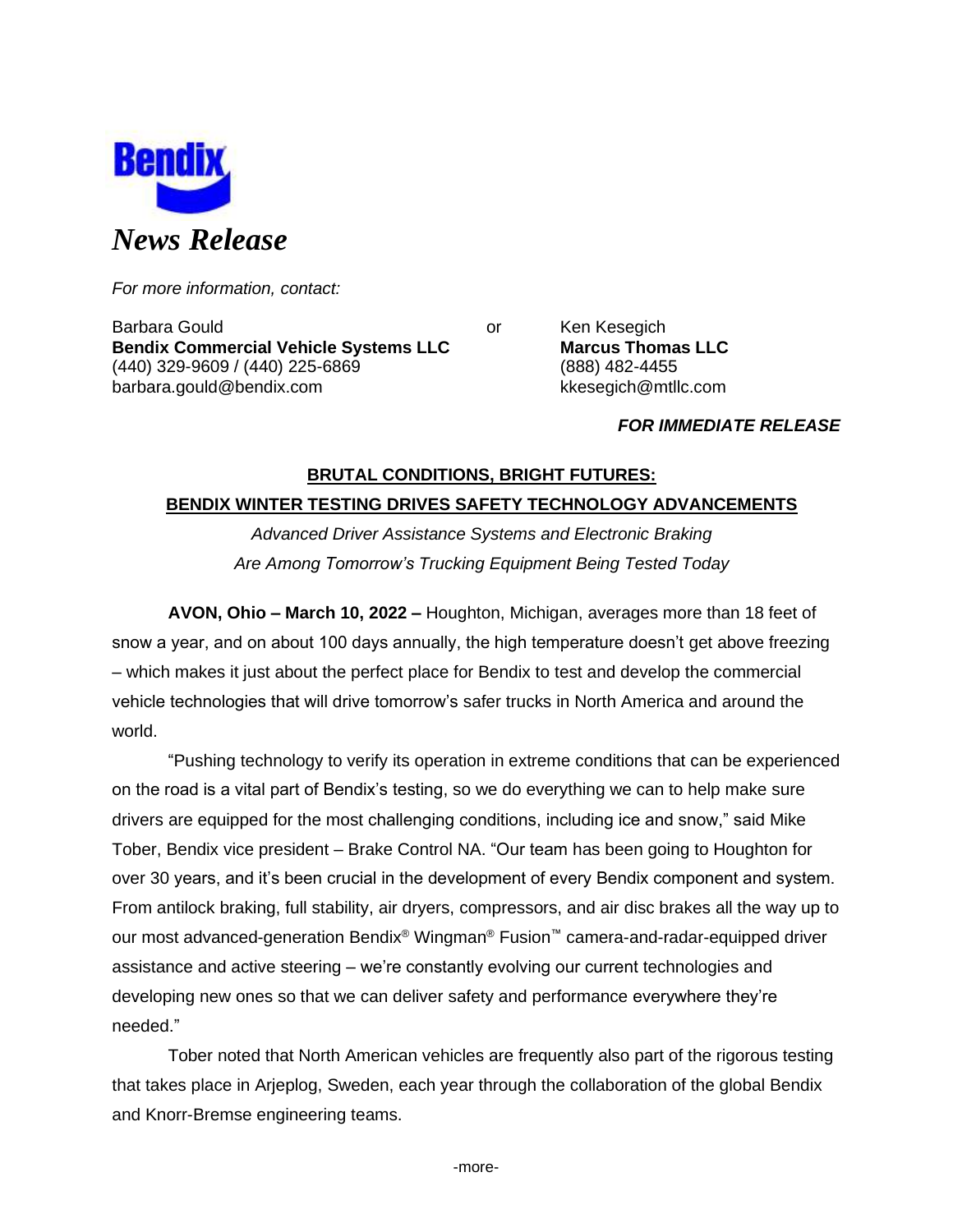#### **BRUTAL CONDITIONS, BRIGHT FUTURES: BENDIX WINTER TESTING DRIVES SAFETY TECHNOLOGY ADVANCEMENTS** March 10, 2022/Page 2

Bendix Commercial Vehicle Systems is the North American leader in the development and manufacture of active safety, air management, and braking system technologies for commercial vehicles. It has been a proud member of Munich, Germany-based Knorr-Bremse – the global market leader in braking systems and other rail and commercial vehicle systems – since January 2002.

"What you see coming out of winter testing – which includes close participation by our fleet and OEM partners – are advancements that continue to support our technology roadmap and help pave the way for more of the future of advanced braking and driver assistance systems and beyond," said Richard Beyer, Bendix vice president – technical sales and vehicle systems. "For instance, one such advancement is improving the way a system compensates for a failed steering actuator in Level 4 (L4) functions, using the electronic braking system (EBS) to steer the vehicle even on snow or ice while keeping the vehicle on the intended path. These redundancies for L4 are necessary for the vehicle to complete the maneuver."

EBS controls brake pressure electronically with every brake application (the driver demand from the brake pedal is sent electronically to the braking valve to supply the demanded pressure), versus antilock braking systems (ABS), where that control signal is pneumatic from the pedal to the foundation brake. It has been in use in Europe for almost three decades and is expected to become a fixture in North America as adoption of advanced driver assistance systems (ADAS) and electric-powered vehicles increases. It is also a foundational building block for L4 automation.

"It's far more than just coming up here and skidding trucks around on a frozen track," Tober said. "Winter testing in North America and at other locations around the world is a major part of our multifaceted commitment, with Knorr-Bremse, to being a global technology pioneer – and to help ensure that the men and women who transport goods get home safely at the end of the day, no matter how harsh the driving environment is."

Bendix emphasizes that safety technologies complement safe driving practices. No commercial vehicle safety technology replaces a skilled, alert driver exercising safe driving techniques and proactive, comprehensive driver training. Responsibility for the safe operation of the vehicle remains with the driver at all times.

Through its ever-growing portfolio of commercial vehicle technologies, Bendix delivers on safety, vehicle performance, and efficiency – areas critical to the success of fleets and owner-operators alike. Along with unparalleled post-sales support, Bendix strengthens return on investment in the equipment and technologies that help enhance safety and lower total costs of vehicle ownership.